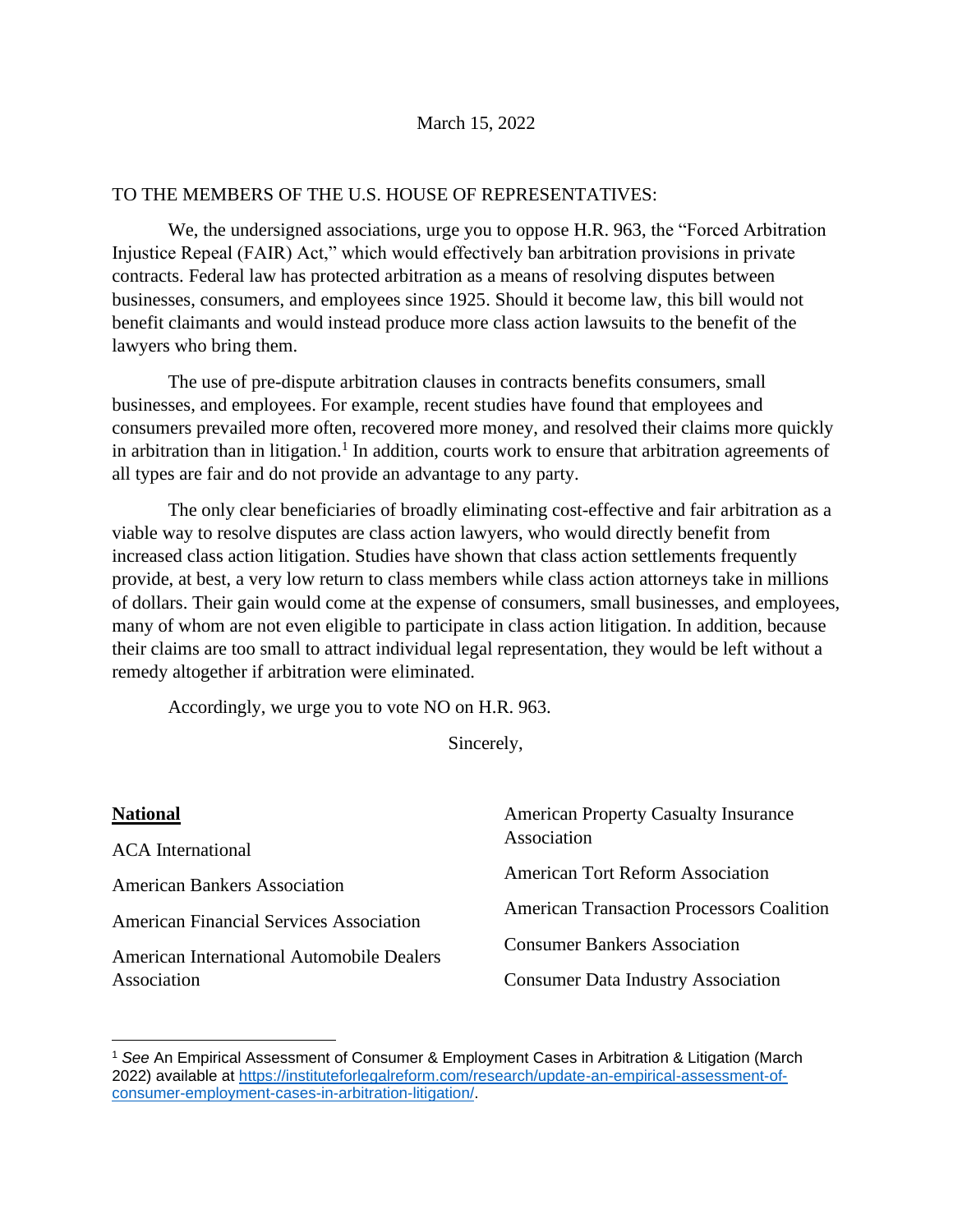## **CTIA**

Electronic Transactions Association FMI - the Food Industry Association HR Policy Association Independent Community Bankers of America Innovative Payments Association National Association of Federally-Insured Credit Unions National Association of Home Builders National Association of Manufacturers National Association of Mutual Insurance Companies National Restaurant Association National Retail Federation Real Estate Services Providers Council, Inc. Retail Industry Leaders Association Small Business & Entrepreneurship Council U.S. Chamber Institute for Legal Reform U.S. Chamber of Commerce USTelecom – The Broadband Association **Alabama** Business Council of Alabama Selma and Dallas County Chamber of Commerce and Tourism Information **Arizona**

Arizona Chamber of Commerce and Industry

Buckeye Valley Chamber of Commerce

Carefree Cave Creek Chamber of **Commerce** Chandler Chamber of Commerce Gilbert Chamber of Commerce Greater Flagstaff Chamber of Commerce Greater Phoenix Chamber Prescott Valley Chamber of Commerce Sierra Vista Area Chamber of Commerce Surprise Regional Chamber of Commerce Tucson Metro Chamber

## **California**

Alameda Chamber & Economic Alliance

Brea Chamber of Commerce

California Chamber of Commerce

Carlsbad Chamber of Commerce

Civil Justice Association of California

El Dorado County Chamber of Commerce

Garden Grove Chamber of Commerce

Greater Coachella Valley Chamber of Commerce

Greater Conejo Valley Chamber of Commerce

Modesto Chamber of Commerce

Murrieta/Wildomar Chamber of Commerce

North Orange County Chamber

Orange County Business Council

Rancho Cordova Area Chamber of **Commerce** 

Redondo Beach Chamber of Commerce

Simi Valley Chamber of Commerce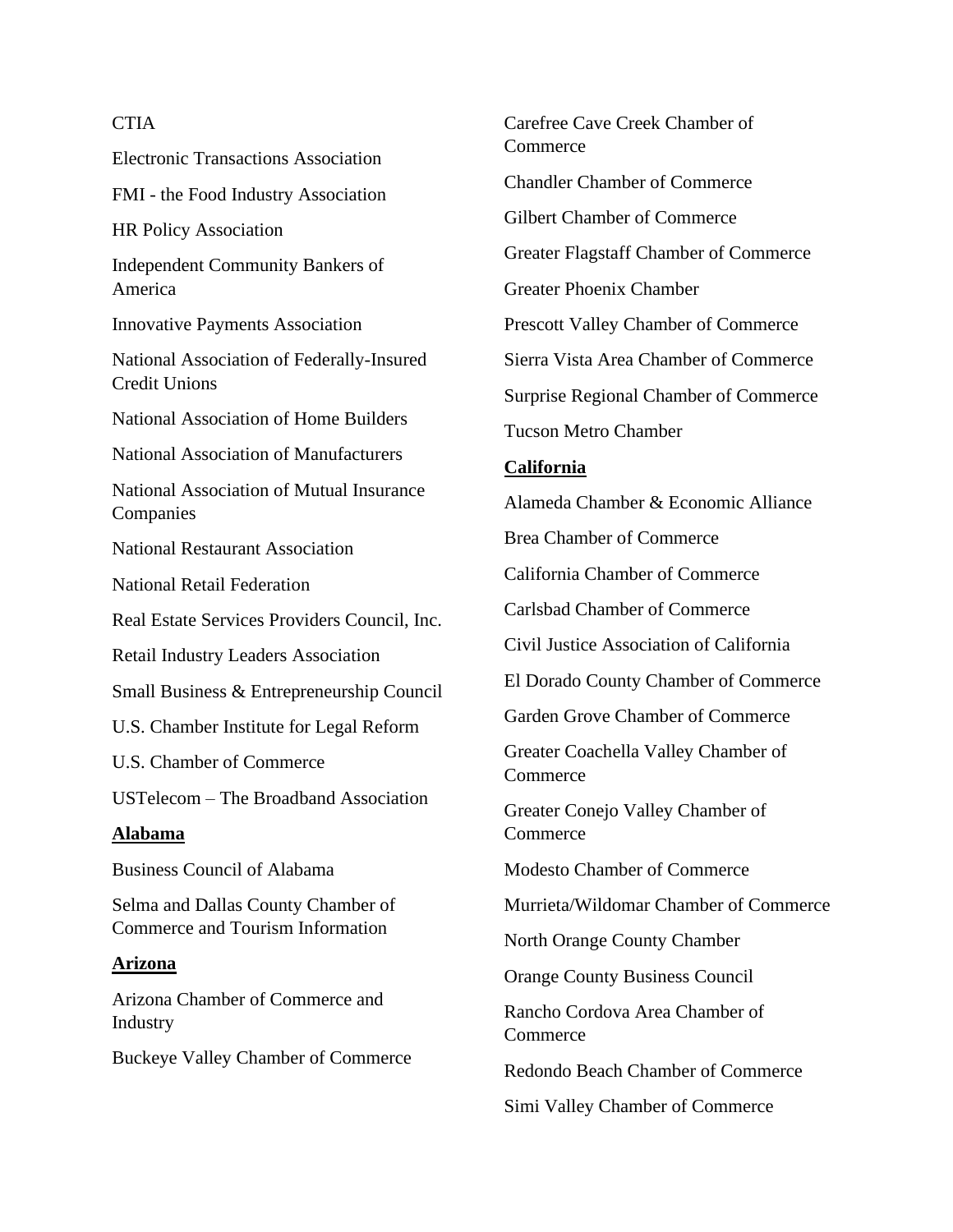South Bay Association of Chambers of **Commerce** Southwest California Legislative Council Torrance Area Chamber of Commerce Tracy Chamber of Commerce Valley Industry & Commerce Association **Connecticut** Connecticut Business & Industry Association **Florida** Florida Chamber of Commerce Litigation and Regulatory Reform Center Florida Justice Reform Institute **Georgia** Barrow County Chamber of Commerce Forsyth County Chamber of Commerce Gwinnett Chamber of Commerce **Hawaii** Hawaii Restaurant Association **Idaho** Boise Metro Chamber **Illinois** Bolingbrook Area Chamber of Commerce Chamber630 GLMV Chamber of Commerce Joliet Region Chamber of Commerce & Industry Lombard Area Chamber of Commerce The Greater Springfield Chamber of **Commerce** 

Western DuPage Chamber of Commerce

#### **Indiana**

Indiana Chamber of Commerce

Insurance Institute of Indiana

LaPorte County Government

## **Kansas**

Overland Park Chamber of Commerce

Wichita Regional Chamber of Commerce

## **Kentucky**

Kentucky Chamber

Union County Kentucky Chamber of **Commerce** 

## **Massachusetts**

Massachusetts Insurance Federation

South Shore Chamber of Commerce

## **Maryland**

Maryland Chamber of Commerce

## **Michigan**

Lake Gogebic Area Chamber of Commere

Michigan Chamber

## **Missouri**

Associated Industries of Missouri

Missouri Chamber of Commerce and Industry

Missouri Civil Justice Reform Coalition, Inc.

Missouri Insurance Coalition

## **North Dakota**

The Chamber Grand Forks / East Grand **Forks**